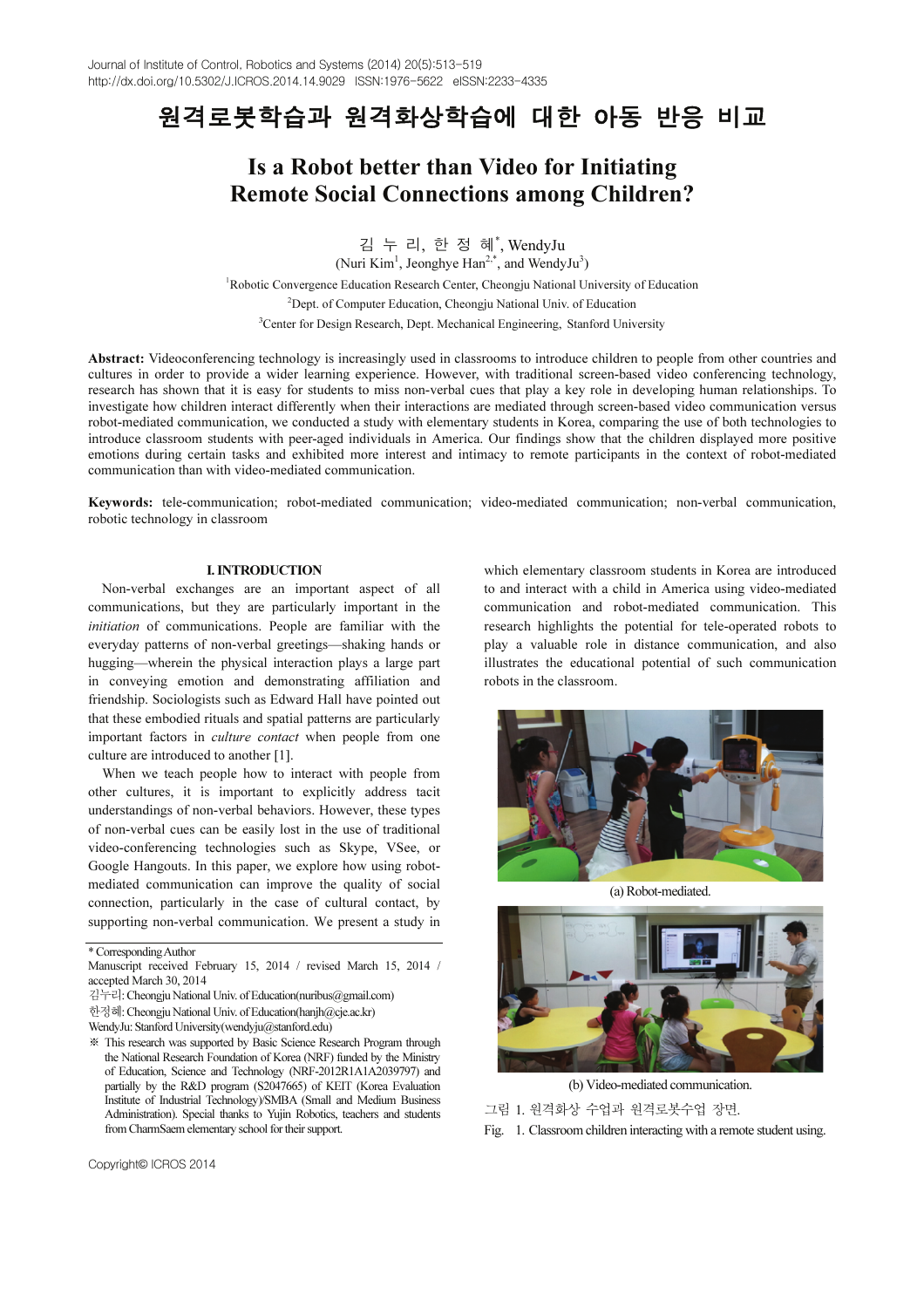## II. BACKGROUND

Research has shown that non-verbal exchanges play a critical role in human interactions [1-5]. Non-verbal communication such as gestures, spatial behavior, gaze, facial and bodily expression of emotion, as well as touch and bodily contact functionally helps people to express emotions, to communicate interpersonal attitudes, to accompany and support speech, to affect self-presentation and to perform rituals [2]. Sociologists have found that this type of communication is particularly important at moments when people are interacting for the first time: when people are uncertain in initial interactions, they are more actively looking for signs of emotional expression and affiliate behavior to establish what kind of interaction and relationship are being started [3,4]. In fact, the content of non-verbal communication can have a stronger effect on people than verbal communication. Argyle et al., found, for example, that in experiments where participants were asked to rate videotaped performers reading friendly, neutral, and hostile messages with friendly, neutral, or hostile non-verbal presentations, the non-verbal cues had greater effects on the participants' ratings of the performers' friendliness or hostility. When the verbal and non-verbal signals were inconsistent, the performer was rated to be insincere, unstable, or confusing [5].

In computer-mediated communication, early developers were enthusiastic about the ability of videoconferencing technology to augment distance communication with gestural and other non-verbal signals [6]. Video could augment audio communication by providing cognitive cues (such as headnods or direction of visual attention), turn-taking cues (such as eye-gaze, head turning and posture), and social or affective cues (which relate emotional state) and help to coordinate conversational content and process [7]. However, video only communicates some aspects of non-verbal communication. In particular, aspects of a remote actor's physical gesture, proximity, and spatial orientation are often not conveyed or mis-conveyed in the local meeting spaces. These issues can cause people to have lower trust in one another [8]; particularly, if they have never met face-to-face [9].

Telepresence robots have emerged as a way to provide physical presence and autonomous mobility to remote participants. Currently, there are a variety of mobile remote presence (MRP) systems on the market, which have a physically embodied audio-video remote collaboration system that remote participants can drive around the local site. Although this configuration of robot, initially pioneered by Paulos and Canny's Personal Roving Presence (PRoP) [10], lacks robotic capabilities beyond the mobile base, early research suggests that the constant physical presence afforded by such systems allow co-workers to feel almost as if distributed coworkers were on-site [11]. Augmenting such systems with more robotic capabilities to steer gaze, gesture, and point is likely to improve such systems: Sirkin and Ju found that physical action along with the on-screen non-verbal signals can improve perceptions of the remote and local participants [12].

Videoconferencing technology is increasingly used in classrooms to promote foreign language and cultural education [13-15]. While robotic technology is far more novel in classroom settings, the early use of robots to enable distance foreign language teaching has shown that such applications may promise to be spread out. There are some tele-operated robots controlled by an English speaking human teacher to communicate with English learners at remote sites [16]. We have previously introduced and described the long-term use of our teaching assistant robot Robosem, an educational service robot for English learning [17], which is used in the following study.

## III. HYPOTHESIS

Based on this body of prior work, we formulated the central hypothesis that using a robot as a medium for distance communication (robot-mediated communication) will affect the interpersonal attitudes of classroom students towards a remote participant differently from those who interact with the remote participant over a more traditional screen-based video conference setup (video-mediated communication). In particular, we predict the following effects in first encounter interactions between young people:

Hypothesis 1: Classroom participants will show more interest in the activity with robot-mediated communication than with video-mediated communication.

Hypothesis 2: Classroom participants will show more empathy with media in robot-mediated communication than in video-mediated communication.

Hypothesis 3: Classroom participants will show more intimacy with the remote participant in robot-mediated communication than with video-mediated communication.

Hypothesis 4: Classroom participants will show more positive emotions in robot-mediated communication than in video-mediated communication in at least one or more tasks given in the class.

#### IV. METHOD

To test these hypotheses, we conducted a classroom experiment at CharmSaem Elementary School in Korea. Elementary students from several classes participated as classroom participants in Korea and one American student from the US interacted as a remote participant in each class.

The classes were designed as introductory first-time and second-time meetings between the Korean students and the American student. They were allowed to greet each other and get to know each other using both verbal and non-verbal communications. For the video-mediated communication condition, we used Google hangout on a large-screen display located in the classroom in Korea, and on a laptop located in the remote participant's home in the US. For the robotmediated communication condition, the children in the Korean classroom interacted with a robot featuring a screen that showed the remote participant. The remote participants again participated on a laptop from their own home in the US, but they were able to connect to the robot and control motions of robot remotely. There was a teacher in the classroom and a research assistant at the remote site helping students with the video conferencing and robot systems. For the purpose of this study, we focused primarily on capturing the responses from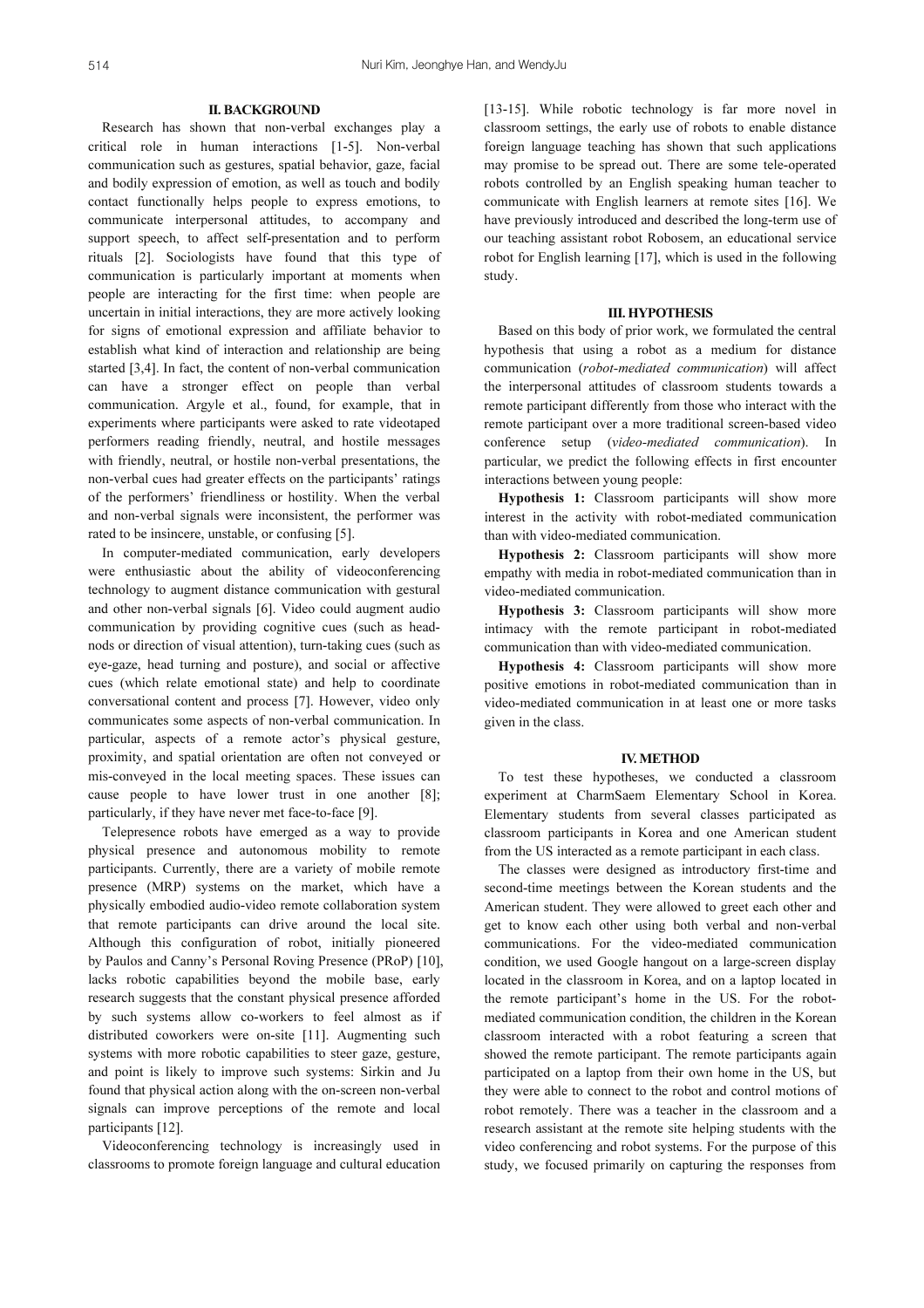the Korean classroom participants. Participants, task, procedure, measure, analysis of the study are discussed hereafter.

## 1. Participants

Fourteen elementary students in Korea (8 females and 6 males) participated as classroom participants. Twelve students were 7 years old and two students were 8 years old. These students previously studied with the Robosem, an educational service robot, for two hours a week during two months prior to this study. For this reason, we assume that there was no novelty effect associated with robot-assisted learning. Among the three days of the experimental, eight students participated in all of the experiments (three days and 6 classes in total), while six student participated for a shorter session (one day, two classes). We recruited two American students from US as remote participants. Both were male student living in the Palo Alto, California. One student was five years old and the other student was nine years old. They were given instructions to follow and practiced with the researcher in prior to the remote classroom engagement. The remote participants were compensated \$15 per hour for their participation.

The study was initially designed as a within subjects study, so that three classes, each consisting of five or six students, would participate first in the video conferencing set up, and on the following day, in the robot-mediated conference setup (or the other way around). However, as these were actual classes, some of the classroom participants were not present both days, so an additional session was added. In total, there were eight students who participated in both the video and robotmediated conditions. Two subjects were left out of the analysis; one that responded with straight-lined answers, and another that stated his preference was based solely on the size of the screen. This resulted in small number of participant to size of six (n=6) for analysis of the paired T-test.

#### 2. Activities

During the class, students were asked to participate in two types of icebreaking activities: a verbal icebreaking activity and a non-verbal icebreaking activity. Both tasks included greetings and social exchanges between the local classroom participants and the remote participant.

We chose to divide the activities into verbal and non-verbal icebreaking tasks for several reasons. First, research indicates that people tend to communicate more with non-verbal language when they meet others for the first time in face-toface communication [1-3]. Second, non-verbal communication has been reported as the limitation of telecommunication in previous mediated communication studies [7-9].

During the experimental classes, two researchers were observing and taking notes on the behaviors of the students participating in classroom. Also we collected video footages from one camera positioned in the classroom. The paragraph below provides more detail on each task:

1) Verbal icebreaking activity: Verbal icebreaking activities included exchanging greetings, introducing oneself by name, and asking for the other person's name. Also they asked each other where they lived, what animals they liked, what their favorite color was, and what cartoon characters they enjoyed.

표 1. 원격 화상과 로봇간의 비언어적 첫 만남 활동 비교. Table 1. A comparison of the non-verbal ice-breaking activities in the video- and robot-mediated conditions.

| Non-verbal<br>icebreaking<br>activity | Video                                                                                                                                         | <b>Robot</b>                                          |  |  |  |
|---------------------------------------|-----------------------------------------------------------------------------------------------------------------------------------------------|-------------------------------------------------------|--|--|--|
| Performing<br>high-fives              | Performing <i>high-fives</i> in the Performing <i>high-</i><br>air towards camera in the<br>right position as the child sees<br>in the screen | <i>fives</i> slowly with<br>the hand of the<br>robot. |  |  |  |
| Giving a hug                          | Hug in the air with you arm<br>as if you were hugging your<br>friend                                                                          | Hug<br>with<br>the<br>robot                           |  |  |  |
| Putting arms<br>around each<br>others | Put your arm in the air as if<br>you were putting your arm<br>around your friend                                                              | Put your arm the<br>robot's shoulder                  |  |  |  |
| Giving<br>postcard                    | Handed in to camera then<br>teacher will take hand it to the<br>participants                                                                  | Handed in<br>tο<br>robots arm                         |  |  |  |
| Hooking their<br>pinky finger         | Hook finger in the air in front<br>of the camera                                                                                              | Hook finger with<br>the robot                         |  |  |  |

The classroom teacher introduced the experimental activities by first telling students that they would meet a new friend from America and asking them to greet him by saying, "Hi" and asking, "What is your name?." Then teacher gave instructions to the students to take turns talking with remote participant shown on either the video display or the robot.

In order to facilitate the process promptly and complete desired tasks within the class period of 40 minutes, the conversational topic was provided to the students. Throughout the class, the teacher facilitated the conversation and language issues when Korean student had difficulty in English.

2) Non-verbal icebreaking activity: Non-verbal icebreaking activities included performing high-fives, giving a hug when they said good bye at the end of class, putting arms around each others' shoulders for a photo shoot, giving postcard to the remote participant, and hooking their pinky finger as a promise for the following meet-up. The remotely participating students were given instructions how to reproduce these physical actions in the classroom. Table 1 shows instructions given to the Korean students in the classroom.

#### 3. Measures

We developed a questionnaire to measure the classroom participants' interest, empathy with media, and intimacy towards the remote participant as well as how they felt overall about this activity. Participants were given post-experiment questionnaires after the two classes. The questionnaire consisted of three parts: four-point scale (1- strongly disagree, 2- disagree, 3- agree, 4- strongly agree) questions, an emotional journey map, and several open-ended questions. The four-point scale questionnaire consists of a total of five items: two items on interest, one item on empathy with media, and two items on intimacy towards remote participant.

Establishing the external validity of the questionnaire, items were achieved by means of literature review of relevant articles [12,15-17] and collaborative work with a group of early childhood education experts, preschool teachers,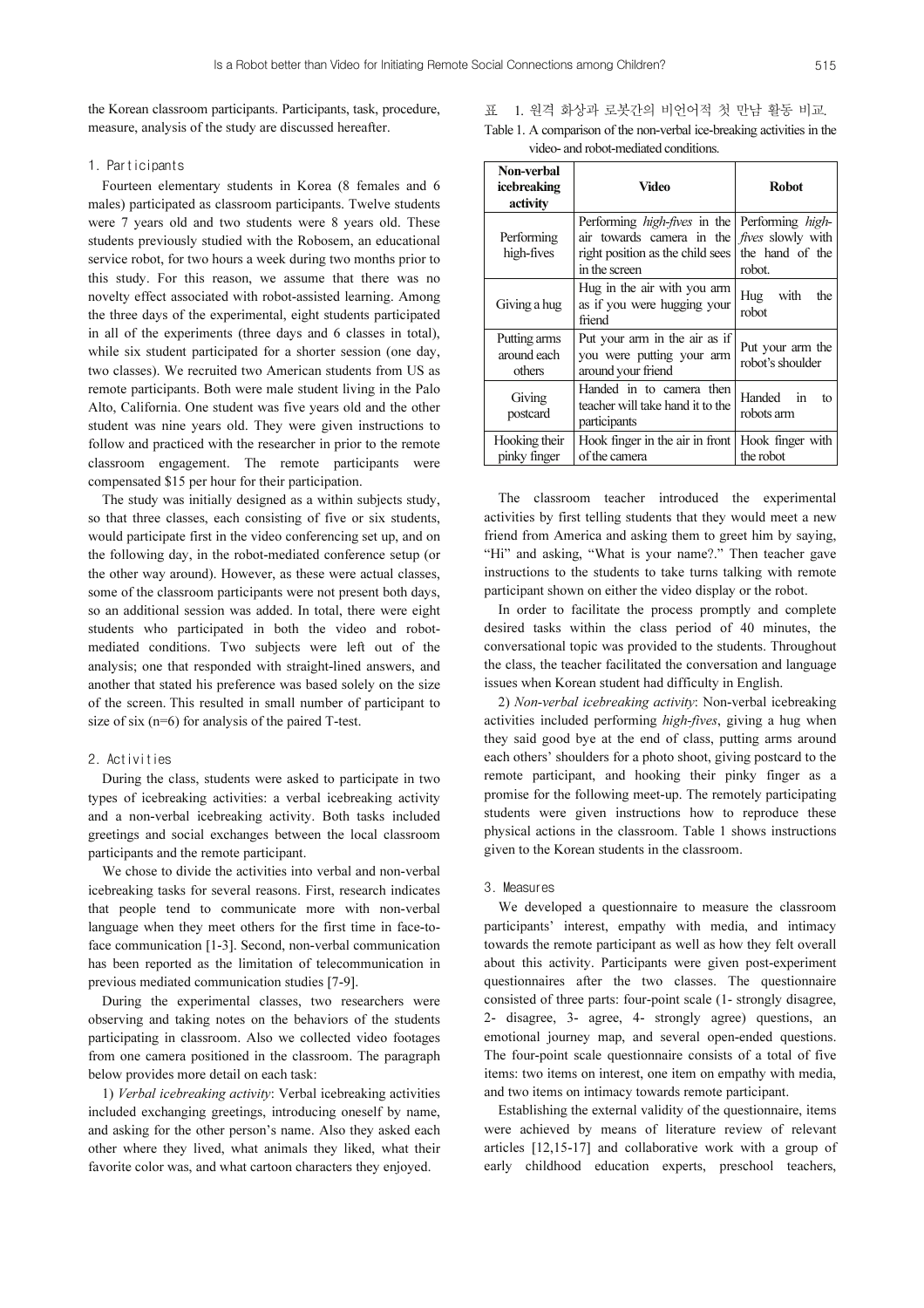

- 그림 2. 활동 타임라인에 따른 아동의 감정변화 표현 그래프.
- Fig. 2. A Smiley scale and line graph given to students to mark their emotional response during activities.

educational technology engineers, and robotics engineers. The questionnaires that participants were given included following statements:

- meeting with Edward/Justin via video/robot was fun,
- I'd recommend my friends to try meeting friends via video/robot,
- I felt Edward was next to me,
- and I felt close to Edward.

It is methodologically challenging to measure perceptions of young children who generally have limited vocabulary to express their feelings or opinions, as well as, to accurately interpret the meanings of written scale descriptions. In our previous studies, we observed that children tend to select a middle point of 5 scales in the survey and prefer to use the face symbols. Thus we employed two approaches to address this methodological challenge.

First, on a four-point scale in the questionnaire, each point was represented with a smiley face ( $\circledcirc$ ), a numeric value and textual information to increase children's accuracy of indicating feelings or opinions for each item asked. Second, in order to measure participants' emotions during the class, we designed emotional journey graph during the non-verbal activities. Following the four-point scale questionnaire, classroom participants were asked to mark their feelings in the choice of four faces; smiley face, subtle smiley face, neutral face, and sad face. Students were asked to pick one of the faces that represent their emotions best among four faces in the time of doing specific non-verbal activities written on the graph. We designed it as a four-scale questionnaire mapping: smiley face  $= 4$ , subtle smiley face  $= 3$ , neutral face  $= 2$ , and sad face  $= 1$ . Third, while classroom participants were answering the questionnaires, two researchers was there to explain the questions to help them understand the meaning of the questionnaire items and allow the children to ask questions if they did not understand certain meanings or terms. To control for response interpretations among the researchers, they were trained not to force the children to make any particular choices and remained neutral throughout the process. The researchers assisted the children only when they asked for help.

#### 4. Procedure

This experiment was designed as a class activity. The teacher guided students in the classroom and moderated the conversations to give all the students time to talk with the remote participants. One of our researchers was with the remote participant at his home in the US during the study.

|                                       |  |  |  | 표 2. 실험 날짜별 참가자들 및 수업 조건. |  |  |  |
|---------------------------------------|--|--|--|---------------------------|--|--|--|
| Table 2. Participants and conditions. |  |  |  |                           |  |  |  |

|                                                            |                        | Day 1  | Day 2  | Day3   |  |
|------------------------------------------------------------|------------------------|--------|--------|--------|--|
| Remote participant<br>(US)                                 |                        | Edward | Edward | Justin |  |
| <b>Classroom</b><br>participant<br>in classroom<br>(Korea) | <b>First</b><br>medium | Video  | Robot  | Video  |  |
|                                                            | Second<br>medium       | Robot  | Video  | Robot  |  |

Also the researcher informed the remote participants in advance about the experiment and their role in the study. The remote participants were given instructions to follow the scenario for the experimental class in advance. This included learning to talk looking at the camera and how to reproduce some non-verbal gestures, as well as the fact they needed to repeat the activity for several times with each students in classroom in Korea. The researcher and the participants practiced prior to the class. Each class was 40 minutes long and we had three days of experimental classes. Two classes were conducted in a row in one day and students were given post-experiment questionnaire right after the two classes were finished. In total 3 days and 6 experimental classes were conducted. Following Table 2 shows the detail of the experimental class.

#### 5. Analyses

For data analysis, both descriptive and inferential statistics were used to analyze the collected data. Paired T-tests were conducted to examine whether there were any significant differences in the classroom participants' interest, empathy with media, and intimacy to the remote participant in the condition of video-mediated communication and robotmediated communication. We used thePaired Wilcoxon signed-rank test to examine the difference of classroom participants' emotions in the class at the non-verbal communication since the data set was not normally distributed.

Due to the small sample size, we decided not to further break down the participants for comparing number of participation.

#### V. RESULTS

The analysis of data from post-experiment questions and observation notes showed that classroom participants showed significant differences in positive emotions-- the robot was favored over video--and in interest and intimacy to the remote participant between the video-mediated communication and robot-mediated communication while no significant difference was not found in empathy with media as shown in Table 3. Although our results found no significant difference in Hypothesis 2 the mean of difference all showed negative showing that overall factor figure was high in robot-mediated communication.

Hypothesis 1 posited that classroom participants will show more interest in robot-mediated communication than videomediated communication. Our results showed support for this hypothesis. We found that classroom participants showed more interest when they interacted with participants through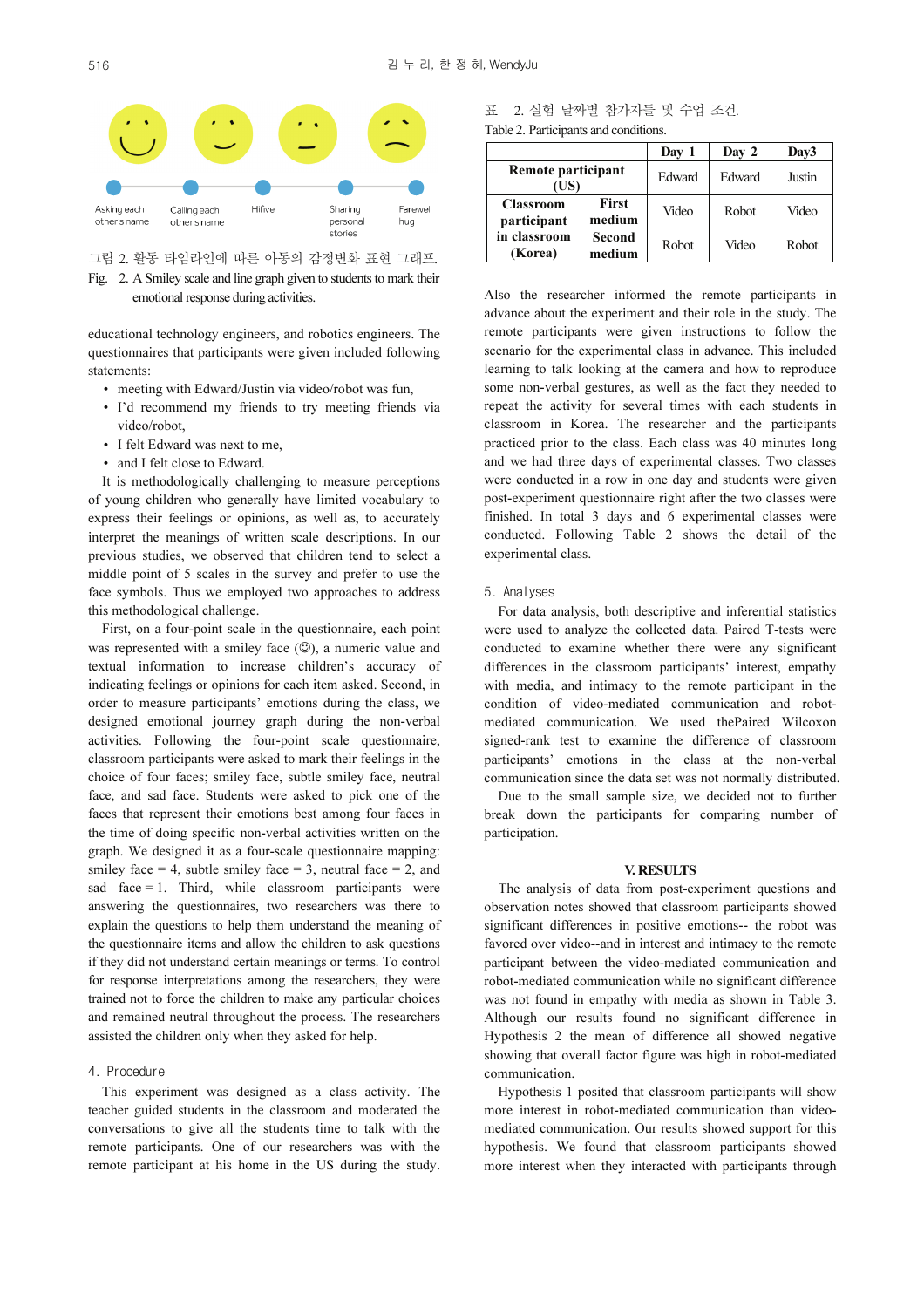표 3. 요인별 집단간 차이 T-검정.

| Table 3. Study results showing the difference in each factor. |  |  |
|---------------------------------------------------------------|--|--|
|                                                               |  |  |

| Factor                                   | Video<br>Mean<br>(SD) | <b>Robot</b><br>Mean<br>(SD) | Mean of<br>difference | T        | Df | р                    |
|------------------------------------------|-----------------------|------------------------------|-----------------------|----------|----|----------------------|
| <b>Interest</b>                          | 2.50<br>(1.1)         | 3.0<br>(0.8)                 | $-0.5$                | $-1.936$ | 5  | $0.055$ <sup>*</sup> |
| Empathy<br>with media                    | 2.83<br>(2.167)       | 3.0<br>(1.6)                 | $-0.1667$             | $-.0542$ | -5 | 0.305                |
| Intimacy to<br>the remote<br>participant | 2.583<br>(1.242)      | 3.167<br>(0.567)             | $-0.5833$             | $-2.907$ |    | $0.017$ <sup>*</sup> |

the robot M=3.00, SD=0.80 than when they interacted with participants through the video  $M=2.50$ , SD=1.10, T(5)=-1.936,  $p= 0.055 \leq 0.1$  as shown in Table 3.

We found no support for Hypothesis 2, that classroom participants will show more empathy with media in robotmediated communication than video-mediated communication. We found that classroom participants showed a slight more empathy with media when they interacted with participants through the robot  $M=3.00$ , SD =1.60 than when they interacted with participants through the video M=2.83, SD=2.17,  $T(5)$ = -.0542,  $p= 0.305$  as shown in Table 3. We found no significant effects of medium or either video or robot on the participant's empathy with media.

Hypothesis 3 predicted that classroom participants would show more intimacy to the remote participant in robotmediated communication than video-mediated communication. Our results showed strong support for this hypothesis. We found that classroom participants expressed more intimacy to the remote participant when they interacted with participants through the robot  $M=3.167$ , SD =0.57 than when they interacted with participants through the video M=2.58, SD=1.24, T(5)= -2.907,  $p=0.017$  (< 0.05) as shown in Table 3.

## 1. Emotional journey graph

The analysis of the emotional graph from the postexperiment questionnaire, in which classroom participants marked their feelings in the choice of four faces; smiley face, subtle smiley face, neutral face, and sad face. We found that classroom participants showed significant difference in emotions: the participants preferred robot at the time of sharing personal stories  $W = -1.89 < W_{\alpha=0.05,5}$ ,  $p=0.03$ (<0.05). This result showed support for Hypothesis 4 that classroom participants would show more positive emotions in robotmediated communication than video-mediated communication during at least one or more activities conducted in the class.

We speculate that proximity between classroom participants and remote participants on robot or video screen as well as the height of screen of video and robot might have influences on the participants response, as reported in previous robotmediated communication studies (e.g., [5,6]) Communicating via robot, classroom participants had easy access to adjust their physical distance with the robot during interaction. The video screen in the classroom was installed on the wall higher than student's eye level while the robot was free standing providing 360-degree directional approach at eye level.

## 2. Open-ended questions

In open-ended questions of explaining which method among video and robot they would chose if they were to meet another new friend and the reason for their answers, five participant answered that they would choose robot and one answered that he would chose either one. The students who chose robot gave following reasons for their choice:

- because it moves,
- because it felt like really hugging,
- because they could touch the hand of the robot to highfives,
- and because we can see the body whereas we can only see the face via video.

The student who responded that he would choose either explained that neither of them were 'that' fun.

#### 3. Summary of Results

The results provided support for Hypothesis 1: classroom participants will show more interest in robot-mediated communication than video-mediated communication. We found no support for Hypothesis 2: classroom participants will show more empathy with media in robot-mediated communication than video-mediated communication. The results provided enough support for Hypothesis 3: classroom participants in classroom will exhibit more intimacy to the remote participant in robot-mediated communication than video-mediated communication. Classroom participants showed more positive emotion in robot-mediated communication than video-mediated in a certain activity during class, providing support for Hypothesis 4.

#### VI. DISCUSSION

On the whole, the results suggested that classroom participants would be more interested in meeting people from different cultures if the remote participant were introduced via a robot-based communication medium rather than with video conferencing technology. The participants seemed to feel more positive, more familiar and less inhibited in interacting with the robot, which is consistent with what was expected based on prior literature review. Based on the previous research and our observation of the interactions that took place in the study, it seems likely that the robot-mediated communication is preferred because the robot gave the classroom participants more of a sense of the remote participants presence (e.g. the feeling like "hanging out."). Since the robot gave the remote participant more of a proportional and relatable use of space and embodiment, the robot embodiment made it easier for the classroom students to gage the interest and attention of the remote participant and to see who was being addressed when the remote participant spoke.

One key contribution of this study is the point that this research explored how children might respond to this application for robot-mediated interaction when novelty is no longer a factor. Since the classroom participants had regular interactions with the Robosem robot prior to this study, the effects have more to do with the use of the robot for this specific application rather than just the novelty of interacting with a robot itself.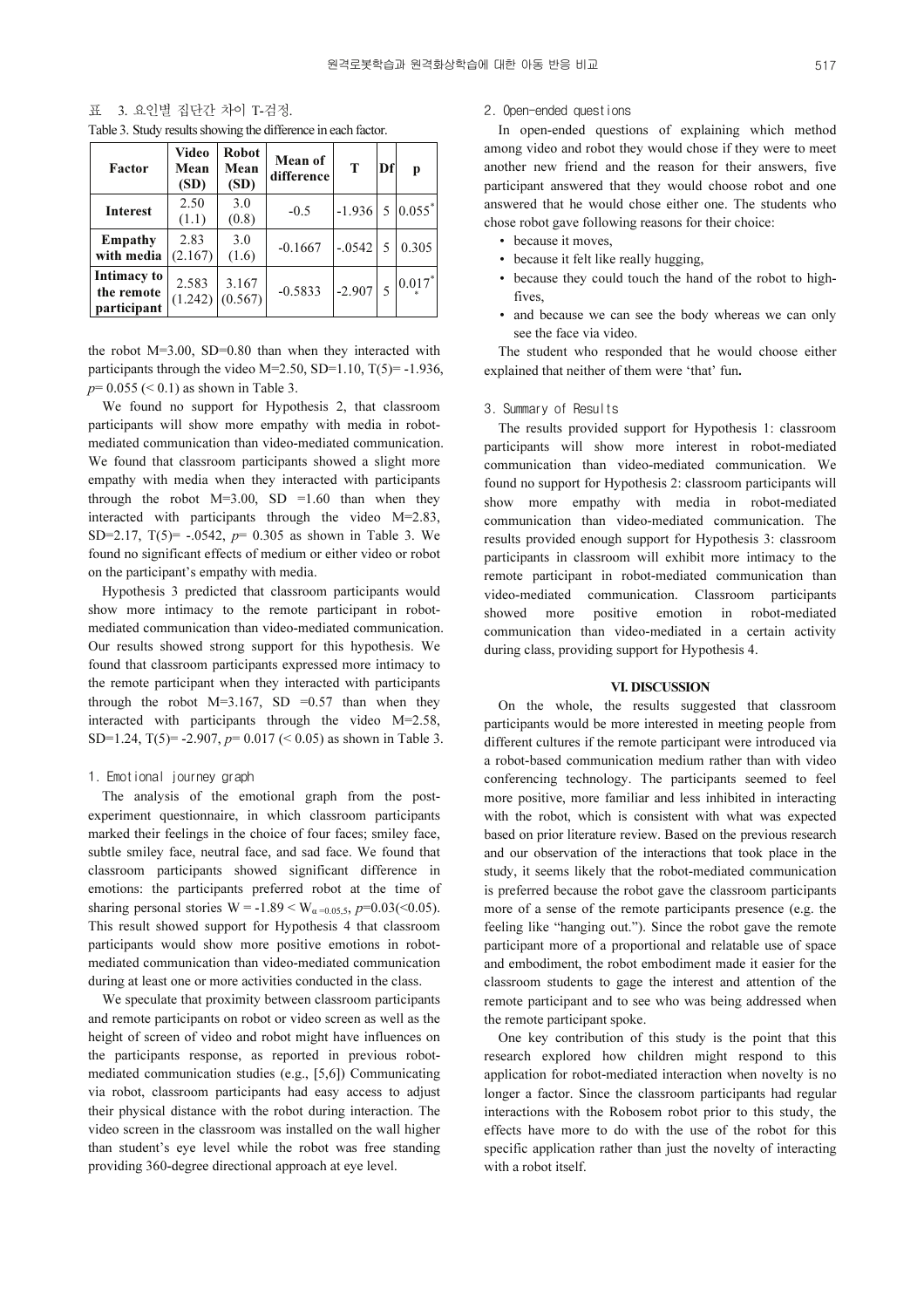#### 1. Limitations

The study presented here has several limitations that may decrease the generalizability of our results. First, the number of participants for the study was relatively small. The study was conducted during summer vacation and there was 14 hour time difference between Korea and U.S. These factors made it difficult to gather a large number of students at the scheduled time for the study.

Next, the number of participants in the classroom may have played a role in the response of classroom participants that we didn't take into consideration during study. It is possible that the opinions of a vocal robot enthusiast could strongly sway the emotions of his or her fellow students in one direction or another. In further work, more sophisticated consideration of the role of individual participants would be developed to further disentangle these subjective effects.

Third, there is some variability associated with measuring the emotions of children, because they are young, less literate, and may not necessarily interpret all the points of the scale in the same way. Although we needed to keep our questionnaire short to accommodate the children's limited attentions span, in the future we would like to provide more redundancy in the measurement so that we could be more sure that the we were gaining a stable measure of the children's responses. In addition, we would like to code the behavioral interactions of the students so that we could gain additional measures without necessarily spending more time in interviews and questionnaires.

Lastly, it is possible that the responses of the classroom and remote participants were influenced by the choice of introductory activities we had them engaged in .during this study. While we tried to keep common activities for initiating connection among young people, a more open and naturalistic choice of activities could bring a different dynamic in interactions. Various activities, both verbal and non-verbal, should be explored to further increase the generalizability of our results.

## 2. Future Work

Further studies in this domain may increase the generalizability of our results by examining different activities of social interaction between local users and remote participants with a larger number of participants, with a wider range of activities, and over a longer period of time.

Although many aspects of this study—the setup, the interactions, the media—were well controlled, this study also had many features of a field study. The variability based on the individual students; the swings that one student, one comment, or one action might have on the whole activity; and the evolving nature of sentiment over the course of an initial meeting are challenging to even try to control. Nevertheless, we feel that this study points to the great promise that robotic technologies have in mediating communication, particularly when people are meeting for the first time. Additional work must also be done to further untangle how other aspects of communication might change the interactions between classroom participants and remote participants. Further work in non-verbal language, environment factors in robot-mediated

communication, screen size, screen placement and installation may reveal additional factors that influence the design and use of robot-mediated communication.

## VII. CONCLUSION

We found that students in the classroom develop more interests and feelings of intimacy towards remote participants when they interact via the robot compared to traditional screen-based video conferencing. In addition, classroom students showed more positive emotions during certain activity via the robot in comparison to activity with the video.

This paper provides evidence that robot could improve the quality of social connection; particularly, in the case of cultural contact, by supporting non-verbal communication.

Our results highlight the potential of robots in playing a valuable role in distance communication and an educational potential of such communication. As a result, they provide students and teachers with a greater opportunity to explore a new learning environment through wider implications of robot-mediated communication.

## **REFERENCES**

- [1] E. J. Hall, The Silent Language. Doubleday, 1959.
- [2] Argyle, Michael, Bodily communication. Routledge, 2013.
- [3] C. R. Berger and R. J. Calabrese, "Some explorations in initial interaction and beyond: Toward a developmental theory of interpersonal communication," Human Communication Research, vol. 1, no. 2, pp. 99-112, 1975.
- [4] N. Ambady and R. Rosenthal, "Thin slices of expressive behavior as predictors of interpersonal consequences: A metaanalysis," Psychological Bulletin, vol. 111, no. 2, p. 256, 1992.
- [5] M. Argyle, F. Alkema, and R. Gilmour, "The communication of friendly and hostile attitudes by verbal and non-verbal signals," European Journal of Social Psychology, vol. 1, no. 3, pp. 385- 402, 1971.
- [6] W. Buxton, "Telepresence: integrating shared and person spaces," In Proceedings of graphics interface, vol. 92, no. 1992, pp. 123-129, Sep. 1992.
- [7] S. Whittaker, "Rethinking video as a technology for interpersonal communications: Theory and design implications," International Journal of Human-Computer Studies, vol. 42, no. 5, pp. 501-529, 1995.
- [8] D. T. Nguyen and J. Canny, "Multiview: improving trust in group video conferencing through spatial faithfulness," In Proceedings of the ACM/ SIGCHI Conference on Human Factors in Computing Systems, pp. 1465-1474, Apr. 2007.
- [9] E. Rocco, "Trust breaks down in electronic contexts but can be repaired by some initial face-to-face contact." In Proceedings of the SIGCHI Conference on Human Factors in Computing Systems, ACM Press/Addison-Wesley Publishing Co, pp. 496- 502, 1998.
- [10] E. Paulos and J. Canny, "PRoP: personal roving presence," In Proceedings of the SIGCHI Conference on Human Factors in Computing Systems, ACM Press/Addison-Wesley Publishing Co, pp. 296-303, 1998.
- [11] M. K. Lee and L. Takayama, "Now, I have a body: Uses and social norms for mobile remote presence in the workplace," In Proceedings of the SIGCHI Conference on Human Factors in